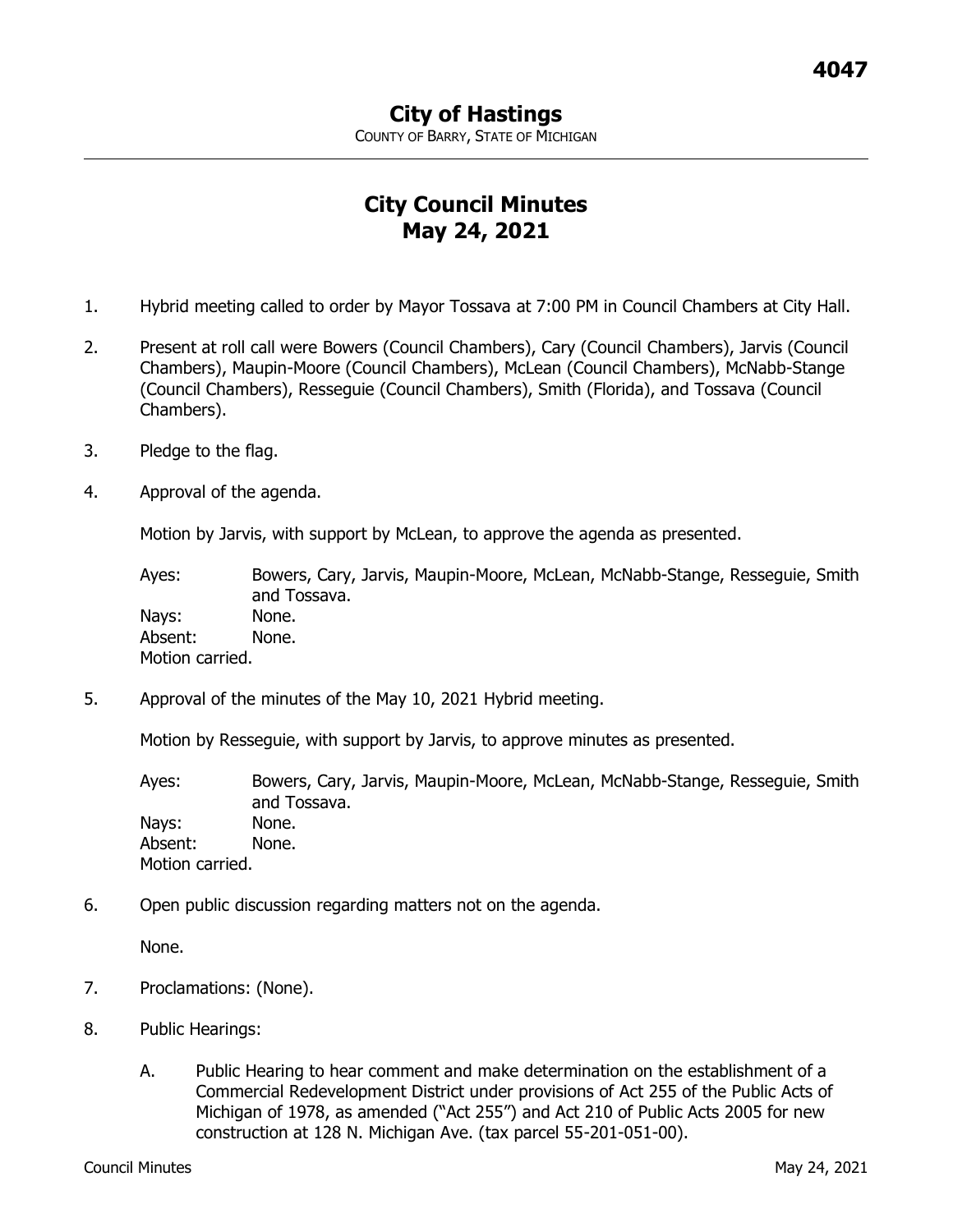Open Public Hearing at 7:07 PM.

No comments received.

Close Public Hearing at 7:07 PM.

Consider adoption of **Resolution 2021-19** to Establish a Commercial Rehabilitation District.

Motion by Jarvis, with support by Resseguie, to adopt **Resolution 2021-19** as presented.

Ayes: Bowers, Cary, Jarvis, Maupin-Moore, McLean, McNabb-Stange, Resseguie, Smith and Tossava. Nays: None. Absent: None. Motion carried.

B. Public Hearing to hear comment and make determination for designation of Neighborhood Enterprise Zone No. 1 pursuant to Act 147 of Public Acts of Michigan 1992, as amended, for property located at 128 N. Michigan Ave (tax parcel 55-201-051- 00).

Open Public Hearing at 7:17 PM.

No Comments Received.

Close Public Hearing at 7:18 PM.

- 9. Formal presentations and requests:
	- A. Consider Jon Sporer, CEO of the YMCA request to change their reservation for the summer, from the Large Pavilion at Fish Hatchery Park 8:00 AM to 1:00 PM to the Fish Hatchery Park Building.

Motion by McLean, with support by Smith, to approve request as presented.

Ayes: Bowers, Cary, Jarvis, Maupin-Moore, McLean, McNabb-Stange, Resseguie, Smith and Tossava. Nays: None. Absent: None. Motion carried.

B. Consider request from Megan Lavell Executive Director of Thornapple Arts Council of Barry County to place easel-style displays downtown Hastings.

Motion by Smith, with support by McLean, to approve request as presented.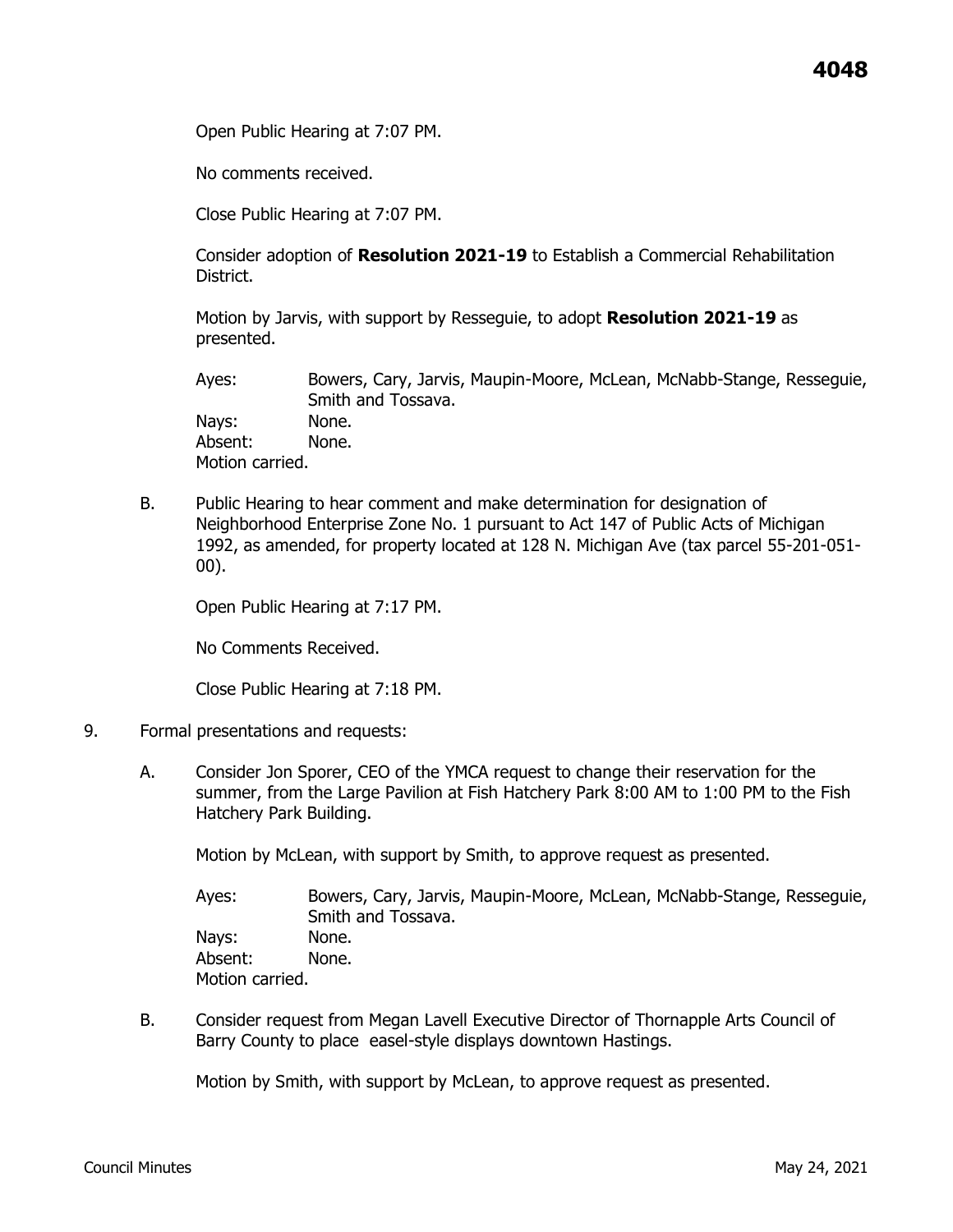Ayes: Bowers, Cary, Jarvis, Maupin-Moore, McLean, McNabb-Stange, Resseguie and Smith. Nays: Tossava. Absent: None. Motion carried.

C. Consider request from David Solmes, Hastings Rotary Club, to use the Thornapple Plaza on June 21, 2021 from  $5:00$  PM  $-$  8:00 PM and waive the fee for facility use.

Motion by Smith, with support by McLean, to approve request under the direction of City staff.

Ayes: Bowers, Cary, Jarvis, Maupin-Moore, McLean, McNabb-Stange, Resseguie, Smith and Tossava. Nays: None. Absent: None. Motion carried.

- 10. Recommendations from other Boards:
	- A. Consider adoption of Brownfield Plan Amendment **Resolution 2021-18.**

Motion by Resseguie, with support by Jarvis, to adopt **Resolution 2021-18** as presented.

- 11. Ordinances: (None).
- 12. Resolutions: (None).
- 13. Appointments: (None).
- 14. Bids, Contracts, Agreements, and Sales:
	- A. Consider Parking Agreement between City of Hastings and Bolthouse Merchandising Corporation from June 1, 2021 through May 31, 2022.

Motion by Smith, with support by Resseguie, to approve agreement as presented.

Ayes: Bowers, Cary, Jarvis, Maupin-Moore, McLean, McNabb-Stange, Resseguie, Smith and Tossava. Nays: None. Absent: None. Motion carried.

B. Consider Fifth amendment to real estate agreement between the City and Hastings Michigan Ave, LLC for 128 N Michigan Ave. extending time for various actions.

Motion by Resseguie, with support by Jarvis, to approve agreement as presented.

Ayes: Bowers, Cary, Jarvis, Maupin-Moore, McLean, McNabb-Stange, Resseguie,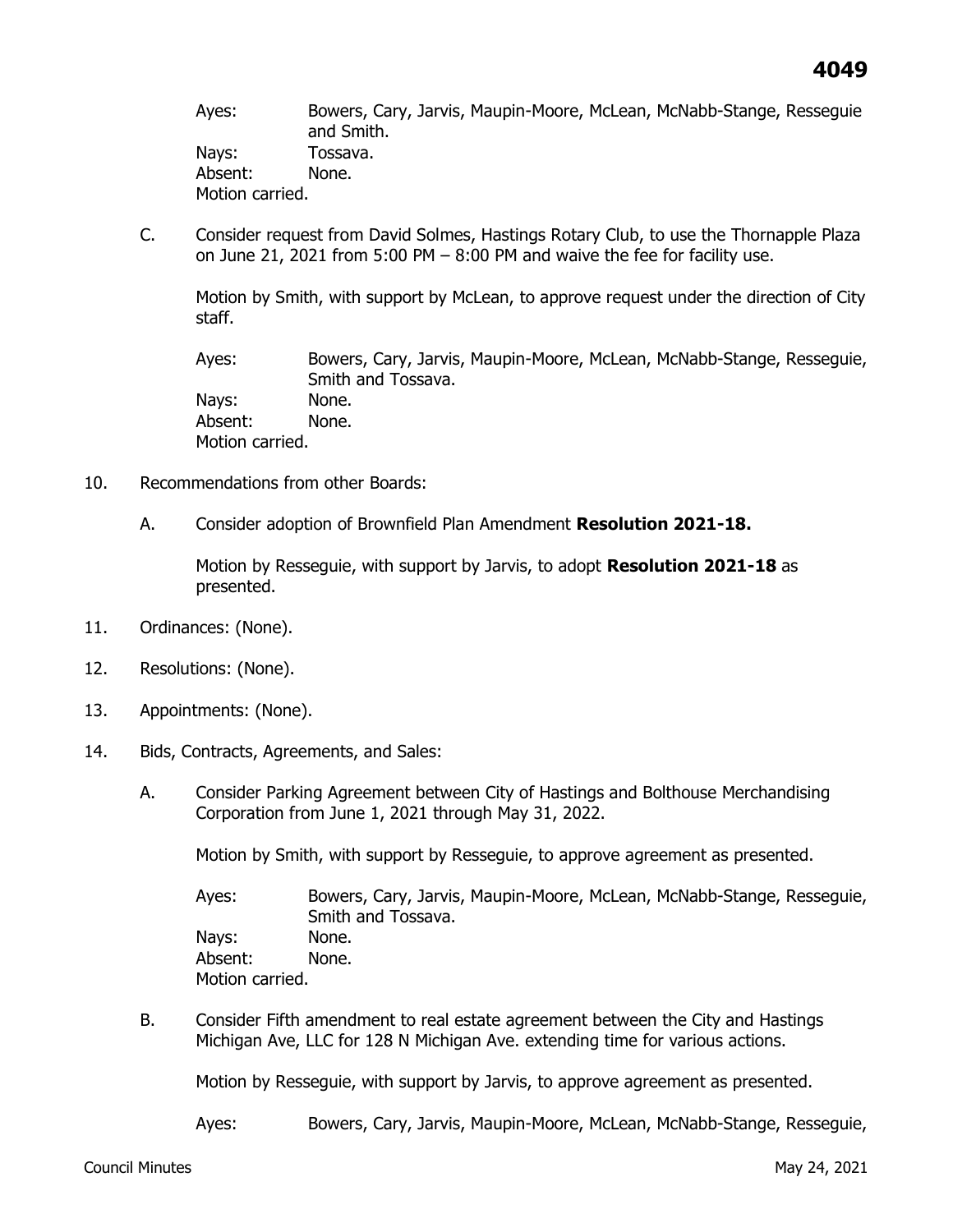Smith and Tossava. Nays: None. Absent: None. Motion carried.

C. Consider Leaping Lizard Landscaping LLC Contract Extension to December 31, 2023 for \$123,052.80. In addition, add the City Hall Grounds Maintenance contract (currently with Hallifax) to Leaping Lizard for \$11,364.00 as recommended by Director of Public Services Tate.

Motion by Smith, with support by Jarvis, to approve contract as presented.

Ayes: None. Nays: Bowers, Cary, Jarvis, Maupin-Moore, McLean, McNabb-Stange, Resseguie, Smith and Tossava. Absent: None. Motion failed.

- 15. City Manager's report:
	- A. Interim Police Chief Boulter monthly report was presented.
	- B. Clerk/Treasurer Saurman monthly report was presented.
	- C. Community Development Director King monthly report was presented.
	- D. Notification of emergency purchase for repair of GSR Fill Valve at Water Treatment Plant.
	- E. Discussion regarding Sidewalk Special Assessment District.

Motion by McNabb-Stange, with support by McLean, to begin amendment process.

Ayes: Bowers, Cary, Jarvis, Maupin-Moore, McLean, McNabb-Stange, Resseguie, Smith and Tossava. Nays: None. Absent: None. Motion carried.

F. Consider adoption of Policy 2021-01 Order of Business at Council Meetings.

Motion by Smith, with support by McLean, to adopt **Policy 2021-01** as presented.

Ayes: Bowers, Cary, Jarvis, Maupin-Moore, McLean, McNabb-Stange, Resseguie, Smith and Tossava. Nays: None. Absent: None. Motion carried.

G. Letter of Support for Michigan Municipal League Mainstreet Grant.

Motion by McNabb-Stange, with support by Resseguie, to Mayor to sign letter of support.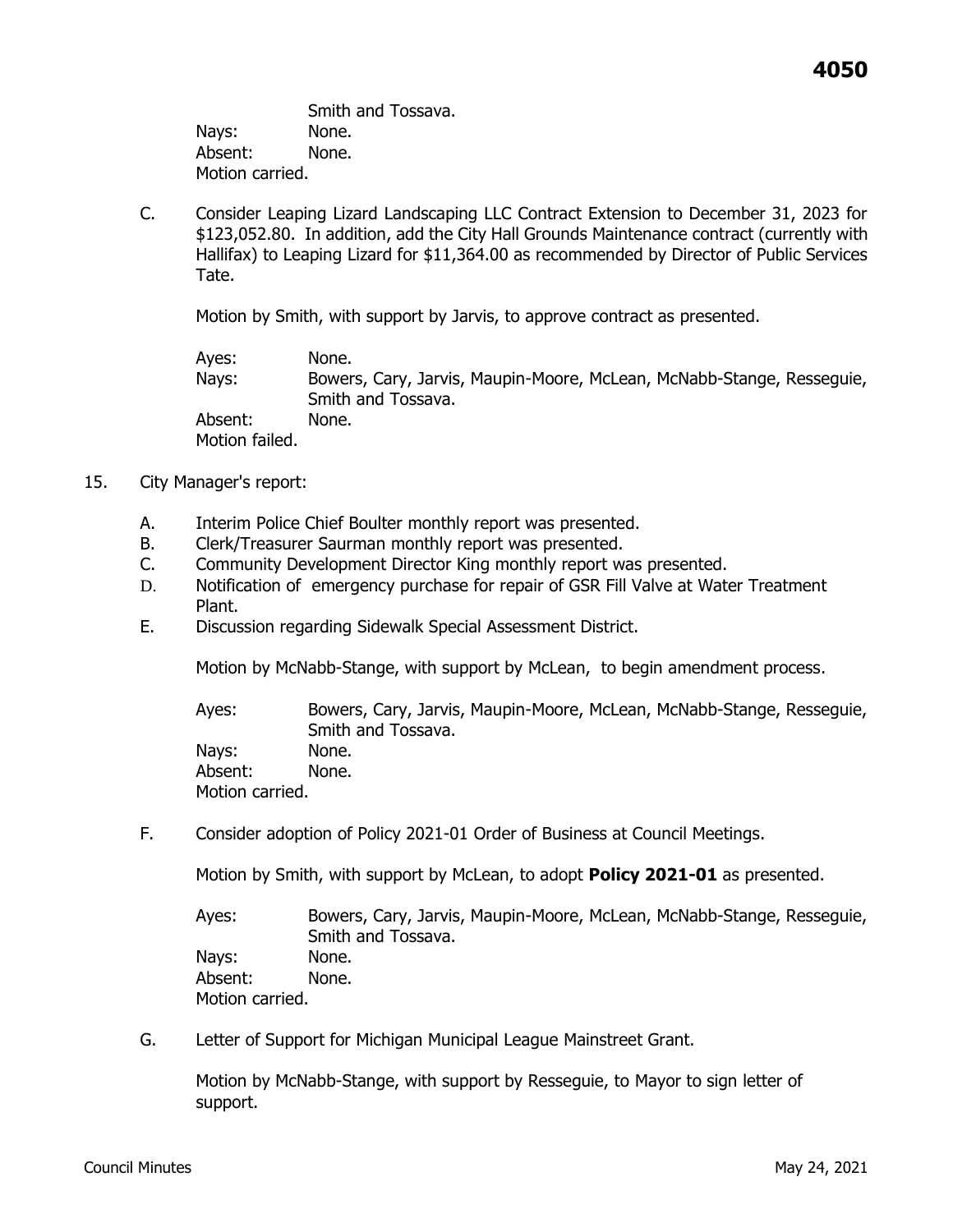Ayes: Bowers, Cary, Jarvis, Maupin-Moore, McLean, McNabb-Stange, Resseguie, Smith and Tossava. Nays: None. Absent: None. Motion carried.

H. Consider recessing to closed session at the conclusion of regular business pursuant to Section 15.268 (e) of the Open Meetings Act to consult with the city attorney regarding pending litigation.

Motion by Resseguie, with support by Maupin-Moore, to enter in to closed session at conclusion of regular business.

Ayes: Bowers, Cary, Jarvis, Maupin-Moore, McLean, McNabb-Stange, Resseguie, Smith and Tossava. Nays: None. Absent: None. Motion carried.

- 16. Consent items without individual discussion.
	- A. Invoices: (None).
	- B. Draft Minutes Brownfield Special Meeting May 13, 2021.
	- C. Draft Minutes Cable Access Committee Meeting May 17, 2021.

Motion by Jarvis, with support by McNabb-Stange, to receive and place on file Items#16.B. through #16.C. inclusive.

Ayes: Bowers, Cary, Jarvis, Maupin-Moore, McLean, McNabb-Stange, Resseguie, Smith and Tossava. Nays: None. Absent: None. Motion carried.

17. City Attorney's Report:

None.

18. Legislative Director's Report:

Councilmember McNabb-Stange offered comments regarding activities at the state.

19. Open Public Discussion from the Floor:

None.

20. Mayor and Council comment:

Comments offered by McLean, Cary, Bowers, Resseguie and Tossava.